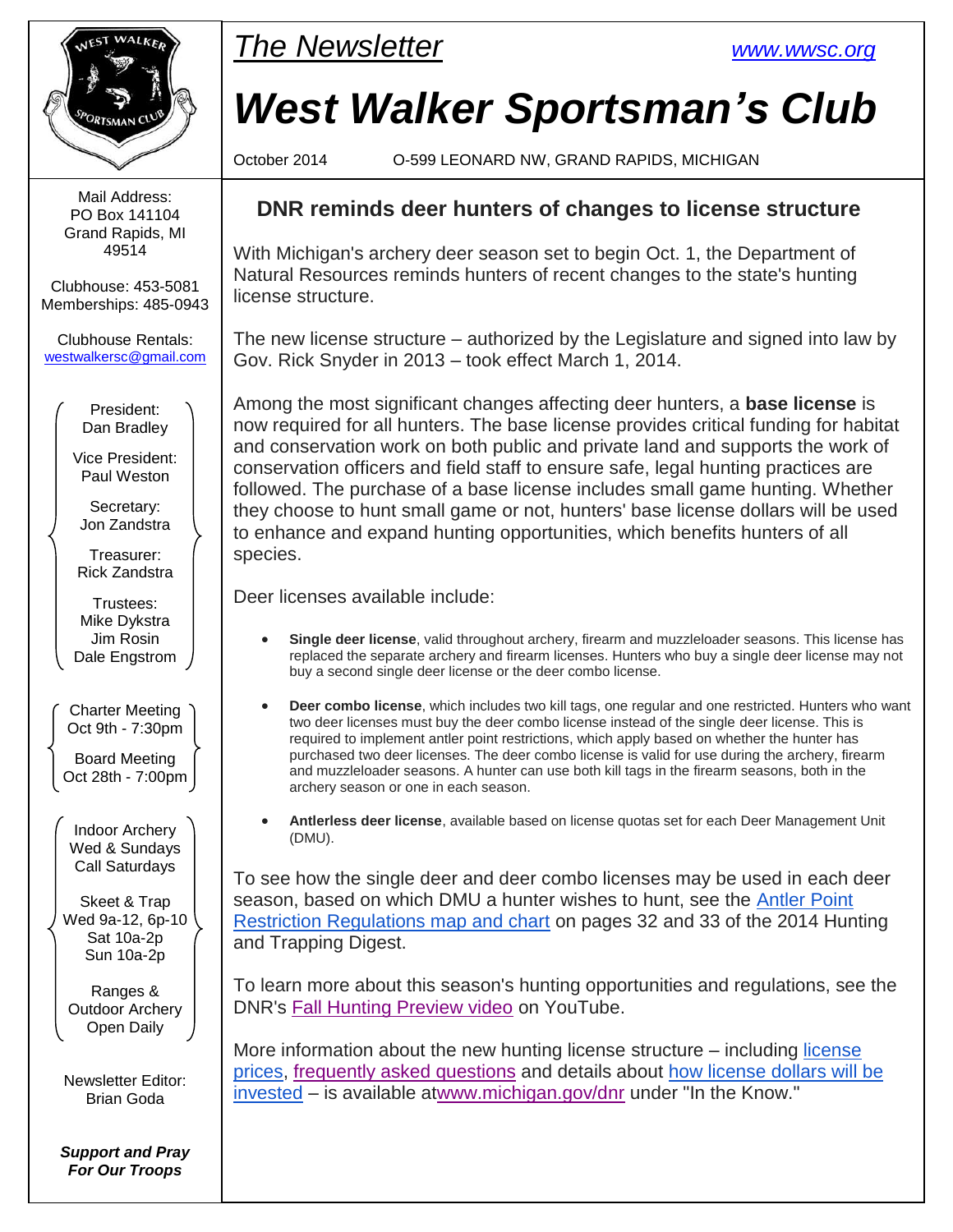**Gift Certificates** are available for memberships, and are sold at the shooting desk and range office.

**Trap & Skeet shooting cards** are available at the shooting desk. These are 10 round pre-paid punch cards that you can use to pay for your normal line fee. These are very convenient, and make a great gift idea.

#### **WWSC/Seaway Fun Shoot**

| C1ub<br>s<br>w | SkeetBirds Lines Skeet Avg<br>223<br>992 | 11<br>49 | 20.27<br>20.24 | Club<br>s<br>w | 5SBirds<br>704<br>361 | 38<br>22      | Lines FiveStand Avg<br>18.52<br>16.40 | Averages Divided by Events<br>W (20.24 + 21.56 + 16.40) / 3 = 19.40 |
|----------------|------------------------------------------|----------|----------------|----------------|-----------------------|---------------|---------------------------------------|---------------------------------------------------------------------|
| C1ub           | TrapBirds                                | Lines    | Trap Avg       |                | TotBirds              |               |                                       | $5(20.27 + 19.96 + 18.52)/3 = 19.58$                                |
| s              | 659<br>798                               | 33<br>37 | 19.96<br>21.56 |                | 1586<br>2151          | $82 -$<br>108 | $-19.34$<br>39.91                     |                                                                     |

For full results visit:

#### **<http://www.wwsc.org/News/Old%20News/2014/SeawayFunShootResults.2014.pdf>**



#### **Clarification on firearm use during archery season**

The Michigan Natural Resources Commission recently adopted several changes to the Deer Management Assistance Permit (DMAP) program, in order to provide additional assistance to landowners on an individual basis.

A DMAP is a permit that allows for the take of an antlerless deer and may only be utilized during an open season for deer. In order for a landowner to receive DMAPs, one of the following four criteria needs to be met:

- Significant agricultural or horticultural damage.
- Documented serious disease outbreak that threatens humans, livestock or deer health.
- Significant safety hazard caused by deer.
- Current antlerless deer regulations insufficient to achieve landowner deer-management objectives.

In the past, individuals possessing a DMAP were able to utilize only the legal equipment for that particular hunting season (e.g., only archery equipment could be utilized during archery season). However, in some cases archery equipment has proven to be ineffective, and damage incurred by deer has continued through the season as a result.

The new change to the DMAP program will allow a DMAP holder, on a case-by-case basis, to seek additional signed permission to harvest deer using a firearm during select time periods of the archery season. DMAP holders will be required to have hunted their property during the archery season for the last two years and be in good standing with the DMAP program, meaning they have reported all DMAPs requested, issued and utilized on an annual basis.

The changes recommended to the Natural Resources Commission were developed collaboratively between Michigan Farm Bureau and special-interest groups, including Michigan United Conservation Club and the Michigan Bow Hunters Association.

"We understand when several special-interest groups come together to come up with a solution, compromise on all sides is important but can be difficult," said DNR deer biologist Ashley Autenrieth. "These changes to the DMAP program will have a sunset in three years, at which time we will evaluate the changes and determine whether they are having the desired impact."

Statewide, DMAP holders can seek additional signed permission to harvest deer from Oct. 1-14 with a firearm. Within a pilot area of the northern Lower Peninsula (Antrim, Benzie, Charlevoix, Grand Traverse and Leelanau counties), DMAP holders can seek additional signed permission to harvest deer with a firearm during the majority of the archery season. Firearm use will be prohibited Oct. 1-4 and Nov. 10-14 in the new pilot program area. In all cases, the use of a firearm during archery season will be evaluated on a case-by-case basis, and DMAP holders must have signed permission in order to utilize firearms during any portion of the archery season.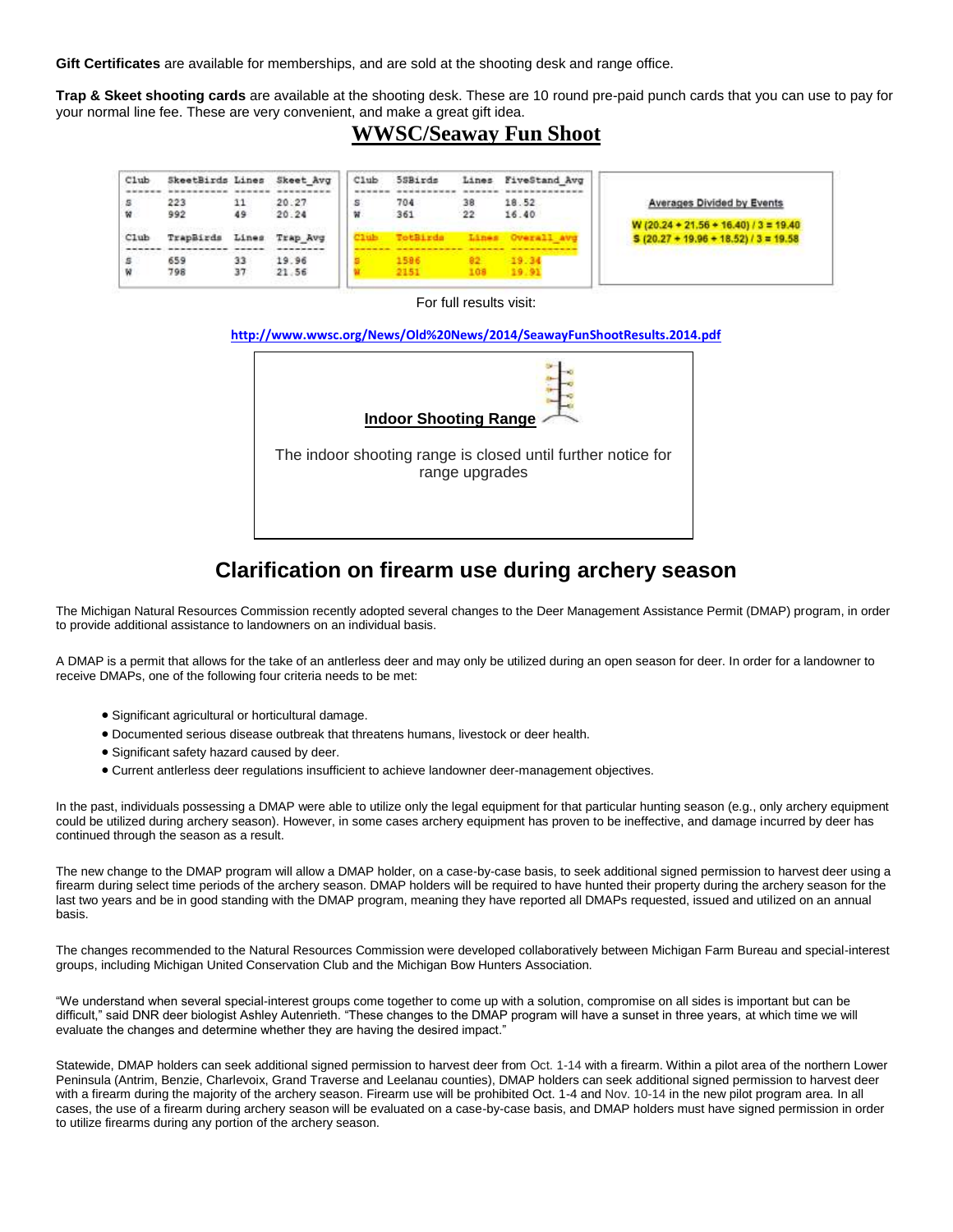#### **Gun Safes**

Walk – In Vault Doors Fort Knox – American Security – Graffunder

## **HOOGERHYDE SAFE**

1033 Leonard St NW, Grand Rapids, MI 49504 **Phone: (616) 458-6365** Fax: (616) 485-2554

### **SK FULL DRAW 3-D ARCHERY RANGE**

10751 12<sup>th</sup> Ave., Grand Rapids, MI 49534 Phone: **(616) 791-7970**

Open 7 Days **Stan Kurek**

Dawn to Dusk WWSC Member

**October Range Hours**

**October 1 – 15** Mon – Sat: 9:00am – 7:00pm Sundays: 10:00am – 7:00pm **October 16 – 31** Mon – Sat: 9:00am – 6:30pm Sundays: 10:00am – 6:30pm Link for range hours: <http://www.wwsc.org/range-hours.shtml> Link for range rules: http://www.wwsc.org/img/ranges/RangeRules.pdf

| <b>ZUTA DIG GUIL RATTE</b> |                                                   |                             |  |  |  |  |  |
|----------------------------|---------------------------------------------------|-----------------------------|--|--|--|--|--|
| Jan 28                     | Kel Tec SUB2000, 9mm                              | Scott Huyser, #251          |  |  |  |  |  |
| Feb 25                     | Taurus 85UL 38 special                            | Denny Fuller, #9            |  |  |  |  |  |
| Mar 25                     | Mossberg 500 Tactical Tri-rail, 12g               | Tom Cottrell, #175          |  |  |  |  |  |
| Apr 29                     | Smith & Wesson M&P 22                             | Jim Nash, #34               |  |  |  |  |  |
| May 27                     | Ruger American 270 cal                            | Don Mize, #38               |  |  |  |  |  |
| <b>Jun 24</b>              | Ruger KSR40 (ss) 40 cal                           | Troy Potter, #142           |  |  |  |  |  |
| Jul 29                     | Henry Golden Boy, 22 LR                           | John Morehouse, #19         |  |  |  |  |  |
| Aug 26                     | Beretta 92 FS 9mm                                 | <b>Rich Vander Meer #22</b> |  |  |  |  |  |
| Sep 30                     | Savage Model 11 Trophy Hunter XP .223 w/Nikon 3x9 | <b>Richard Hansen #84</b>   |  |  |  |  |  |
| <b>Oct 28</b>              | Glock 22 Gen4 40 cal                              |                             |  |  |  |  |  |
| <b>Nov 25</b>              | Henry 45-70 cal                                   |                             |  |  |  |  |  |
| <b>Dec 30</b>              | Remington 1911R1 45 ACP                           |                             |  |  |  |  |  |
|                            |                                                   |                             |  |  |  |  |  |

**2014 Big Gun Raffle**

**Now is the time of year that the ranges get really busy and for everyone to be safe, patient and courteous of others on the range. Range monitors are present to be sure all safety practices are met, and for everyone to have a good time.**



### Fish Fry and Protection Shoot

Mark your calendars for October 24<sup>th</sup>. We bread and deep fry the fish right here in our kitchen. Fish dinner at a price of \$8.00. If you're a shooter, bring your gun along, because we will also be having some fun on the trap fields shooting protections. Protection Shoot will cost \$5.00. The fun starts at 6:00 PM. – Come down for the fish fry, shotgun shooting or both! See you there!!

"Protections". It's a game of trap, except instead of moving to the next station after 5 birds are thrown, you move after 4, plus, you shoot as a 2 person team, alternating who calls for the bird. Here's how it works: Tom and Ben are partners, starting off on station 1. Tom and Ben both raise their guns, then Tom calls for the bird. Only Tom shoots. If Tom hits the bird then Ben doesn't shoot, but if Tom misses, then Ben can shoot. As long as the bird breaks it's counted as a hit, UNLESS the 2nd shooter fires his gun after the bird has already been hit. Teams on stations 2-5 each take their turn, and when its Tom & Bens turn again, Ben will call for the bird and take the first shot. After each team has called for 4 birds all shooters move to the next station. So each person will shoot a minimum of 10 shots and a maximum of 20. Each person pays \$5.00 per game. Play as many times as you like. Winner(s) are paid a portion of the pot.